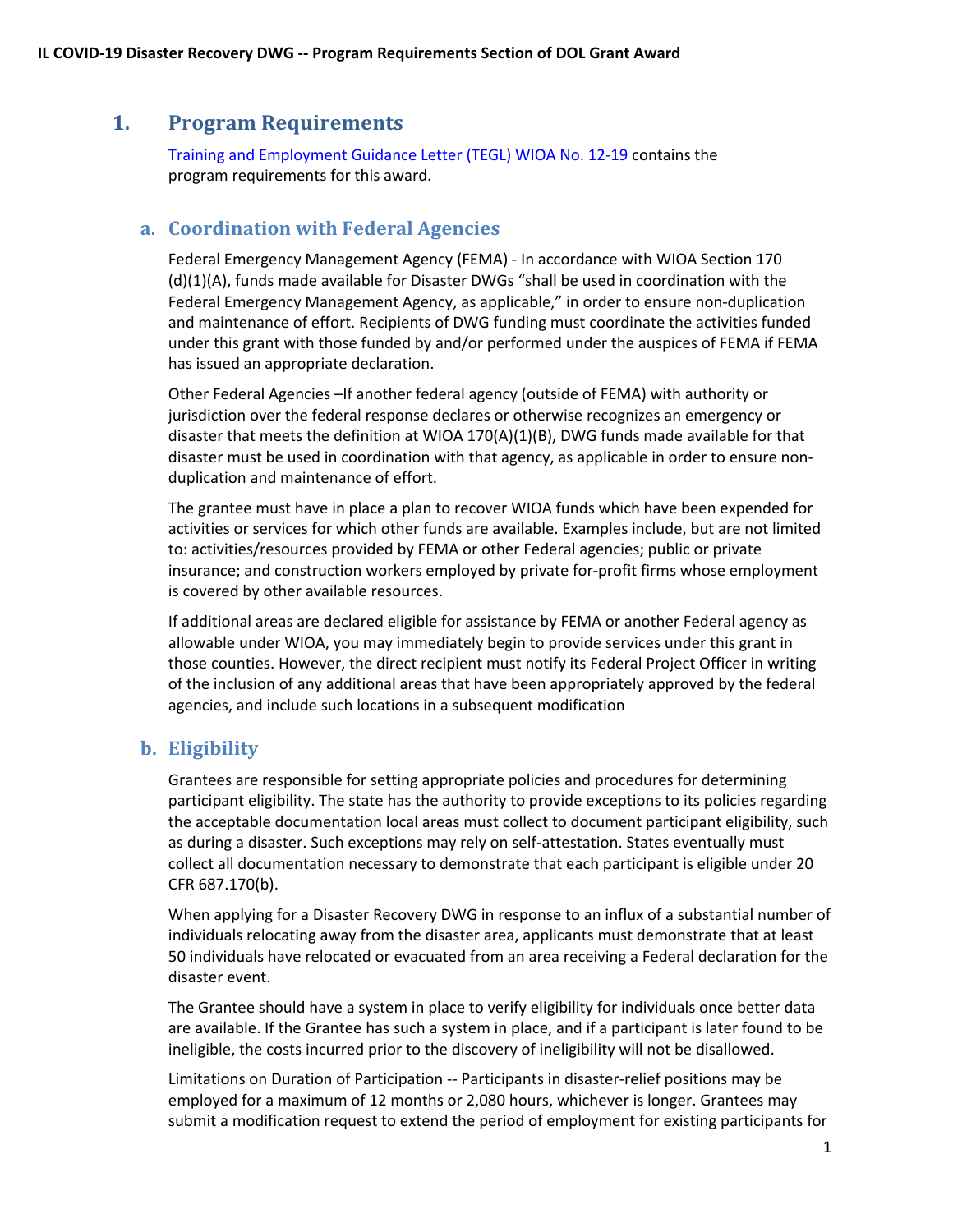up to an additional 12 months, and this modification request must justify the reason for extending participants' disaster-relief employment, as required by 20 C.F.R. 687.180(b)(1) If there remains humanitarian or clean-up needs after participants reach the limits on employment duration, the state should attempt to employ new eligible individuals to continue the work at hand rather than continue the employment or re-employment of participants that have reached 12 months or 2,080 hours of disaster-relief employment.

While each disaster is different, ETA expects that most humanitarian assistance needs will resolve within 12 months of the disaster event, as disaster-affected communities rebuild, and their populations obtain permanent housing and no longer need assistance in obtaining food and clothing. When providing a justification for extending employment to 20 C.F.R. 687.180(b)(1), grantees must demonstrate that humanitarian assistance needs remain.

#### **c. Participant Compensation**

Participant Wages. The worksite employer that provides participants temporary disaster-relief employment under a Disaster Recovery DWG is required to pay the higher of the Federal, state, or local minimum wage, or the comparable rates of pay for other individuals employed in similar occupations by the same employer. In accordance with WIOA Section  $181(a)(1)(A)$ , generally, participants must be compensated at the same rates, including periodic increases, as employees who are similarly situated in similar occupations by the same employer and who have similar training, experience, and skills. Additionally, such rates must be in accordance with applicable law but in no event less than the higher of the rate specified in Section 6(a)(1) of the Fair Labor Standards Act of 1938 (29 U.S.C. 206(a)(1)) or the applicable state or local minimum wage law. Where applicable, fringe benefits should be paid in accordance with the policies of the worksite employer.

The wages paid to temporary disaster-relief workers must be consistent with the wages of the supervising entity's other employees—permanent or temporary—performing the same or similar work.

## **d. Employment Conditions**

.

Benefits and Working Conditions - All participants shall be provided benefits and working conditions at the same level and to the same extent as other employees working a similar length of time and doing the same type of work (WIOA Sec.

181(b)(5)). (Please see item 10f, Restrictions on Health Coverage). If the employer has different policies for temporary employees than for full-time employees, these policies may apply to these participants since the jobs under this grant are classified as temporary.

Health and Safety Standards In all DWG projects, grantees must ensure that project participants follow the same health and safety standards established under Federal and state law applicable to working conditions of permanent employees. To the extent that state workers' compensation law applies, workers' compensation shall be provided to project participants on the same basis as individuals in similar employment, as required by WIOA Section 181(b)(4). In cases in which a project participant is not covered under a state workers' compensation law, the project participant must be provided with adequate on-site medical and accident insurance for work-related activities. The grantee must also ensure that project participants receive appropriate safety training in accordance with the Occupational Safetyand

Health Act (OSHA) of 1970 and assure safe working conditions. For more information, contact